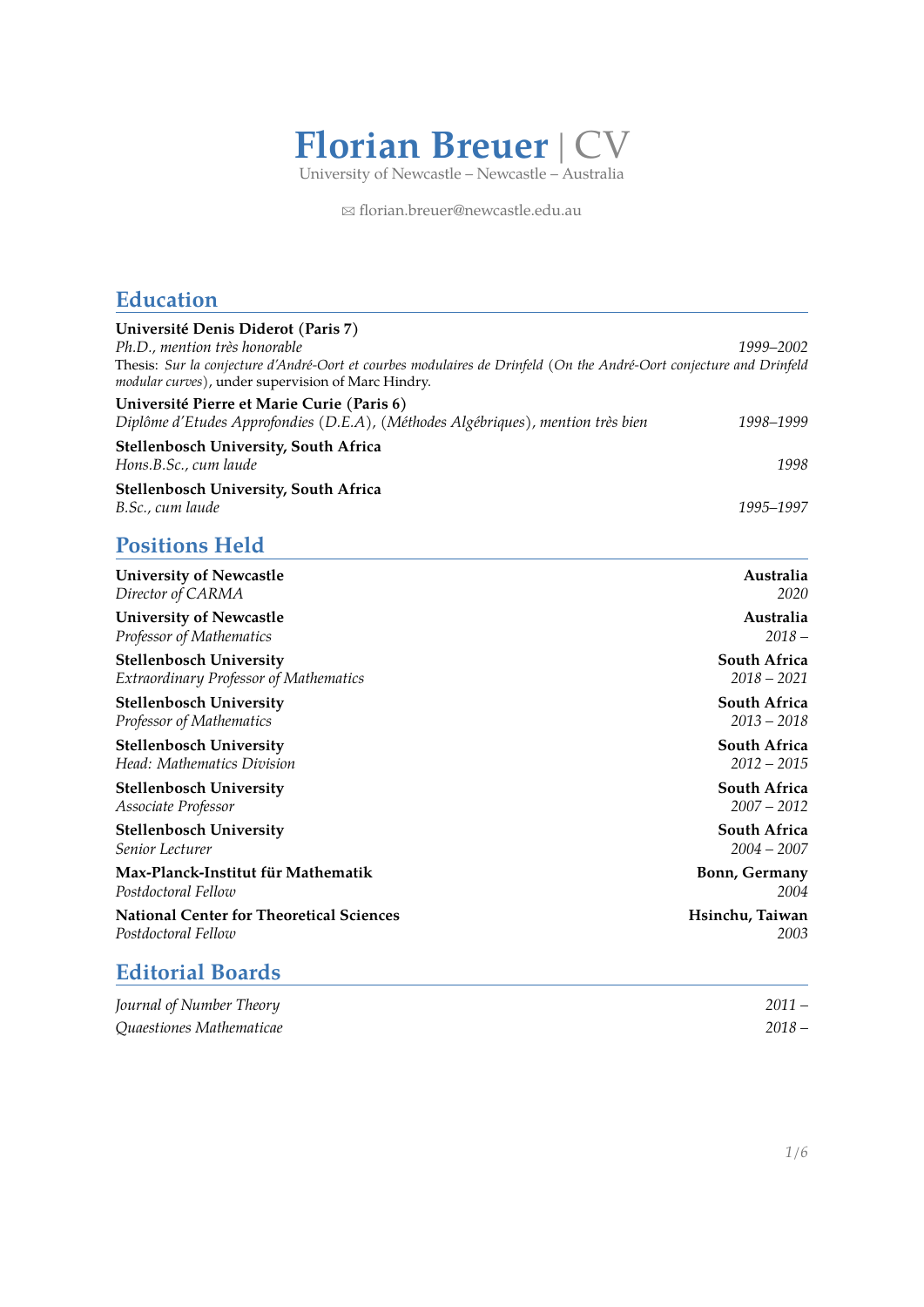# **Scientific Publications**

#### **Refereed Articles....**

- 1. F. Breuer, "Multiplicative orders of Gauss periods and the arithmetic of real quadratic fields", *Finite Fields Appl.*, **73** (2021), to appear. arXiv:2006.10344
- 2. G. Böckle, F. Breuer, "Generic monodromy of Drinfeld modular varieties in special characteristic", to appear in *Proceedings in Honour of G. Frey's 75th Birthday, Contemp. Math., Amer. Math. Soc.* (2021), arXiv:1912.09820
- 3. F. Breuer, F. M. Pazuki, H. M. Razafinjatovo, "Heights and isogenies of Drinfeld modules", *Acta. Arith.* **197** no.2 (2021), 111–128. arXiv:1908.03485
- 4. F. Breuer, I.E. Shparlinski, "Lower bounds for periods of Ducci sequences", *Bull. Aust. Math. Soc.* **102** no.1 (2020), 31–38. arXiv:1909.04462
- 5. F. Breuer, "Periods of Ducci sequences and odd solutions to a Pellian equation." *Bull. Aust. Math. Soc.* **100** no.2 (2019), 201–205.
- 6. F. Breuer, D.J. Basson, "On certain Drinfeld modular forms of higher rank." *J. Théor. Nombres Bordeaux*, **29** no.3 (2017), 827–843.
- 7. F. Breuer, "A note on Gekeler's h-function." *Arch. Math.* **107** (2016), 305–313.
- 8. F. Breuer, H.-G. Rück, "Drinfeld modular polynomials in higher rank II: Kronecker congruences." *J. Number Theory* **165** (2016) 1–14.
- 9. F. Breuer, "Explicit Drinfeld moduli schemes and Abhyankar's Generalized Iteration Conjecture." *J. Number Theory* **160** (2016), 432–450.
- 10. F. Breuer, "Newton identities for Weierstrass products." *Amer. Math. Monthly.* **119**, no. 9 (2012), 796–799.
- 11. F. Breuer, "Special subvarieties of Drinfeld modular varieties." *J. reine angew. Math.* **668** (2012), 35–57.
- 12. F. Breuer, "Torsion bounds for elliptic curves and Drinfeld modules." *J. Number Theory* **130** (2010), 1241–1250.
- 13. F. Breuer, "Ducci sequences and cyclotomic fields." *J. Difference Eq. Appl.* **16** (2010), no. 7, 847–862.
- 14. F. Breuer, H.-G. Rück, "Drinfeld modular polynomials in higher rank." *J. Number Theory* **129** (2009), 59–83.
- 15. F. Breuer, B.-H. Im, "Heegner points and the rank of elliptic curves over large extensions of global fields." *Canadian J. Math.* **60** (2008), no.3: 481–490
- 16. F. Breuer, "The André-Oort conjecture for Drinfeld modular varieties." *C. R. Math. Acad. Sci. Paris*, **344** (2007): 733–736.
- 17. F. Breuer, "Ducci sequences in higher dimensions." *Integers: Electronic Journal of Combinatorial Number Theory* **7** (2007), #A24.
- 18. F. Breuer, E.C. Lötter, A.B. van der Merwe, "Ducci sequences and cyclotomic polynomials." *Finite Fields Appl.*, **13**, (2007): 293–304.
- 19. F. Breuer, "CM points on products of Drinfeld modular curves." *Trans. Amer. Math. Soc.*, **359** (2007): 1351–1374.
- 20. F. Breuer, R .Pink, "Monodromy groups associated to non-isotrivial Drinfeld modules in generic characteristic.", in: "Number Fields and Function Fields : Two Parallel Worlds", (G. van der Geer, B. Moonen, R. Schoof eds), *Progress in Mathematics* **239**, Birkhäuser, Basel, 2005.
- 21. F. Breuer, "The André-Oort conjecture for products of Drinfeld modular curves." *J. reine angew. Math.*, **579** (2005): 115–144.
- 22. F. Breuer, "Images of isogeny classes on modular elliptic curves." *Math. Res. Lett.* **11.5** (2004): 649–651.
- 23. F. Breuer, "Higher Heegner points on elliptic curves over function fields." *J. Number Theory* **104** (2004): 315–326.
- 24. F. Breuer, "La conjecture d'André-Oort pour le produit de deux courbes modulaires de Drinfeld." *C. R. Math. Acad. Sci. Paris*, **335** (2002): 867–870.
- 25. F. Breuer, "Distinguished liftings and the André-Oort conjecture." *Quaest. Math.* **25.3** (2002): 363–380.
- 26. F. Breuer, "Heights of CM points on complex affine curves." *Ramanujan J.* **5** (2001): 311–317.
- 27. F. Breuer, "Ducci sequences over abelian groups." *Comm. Algebra* **27.12** (1999): 5999–6013.
- 28. F. Breuer, "A note on a paper by Glaser and Schöffl.", *Fibonacci Quart.* **36.5** (1998): 463–466.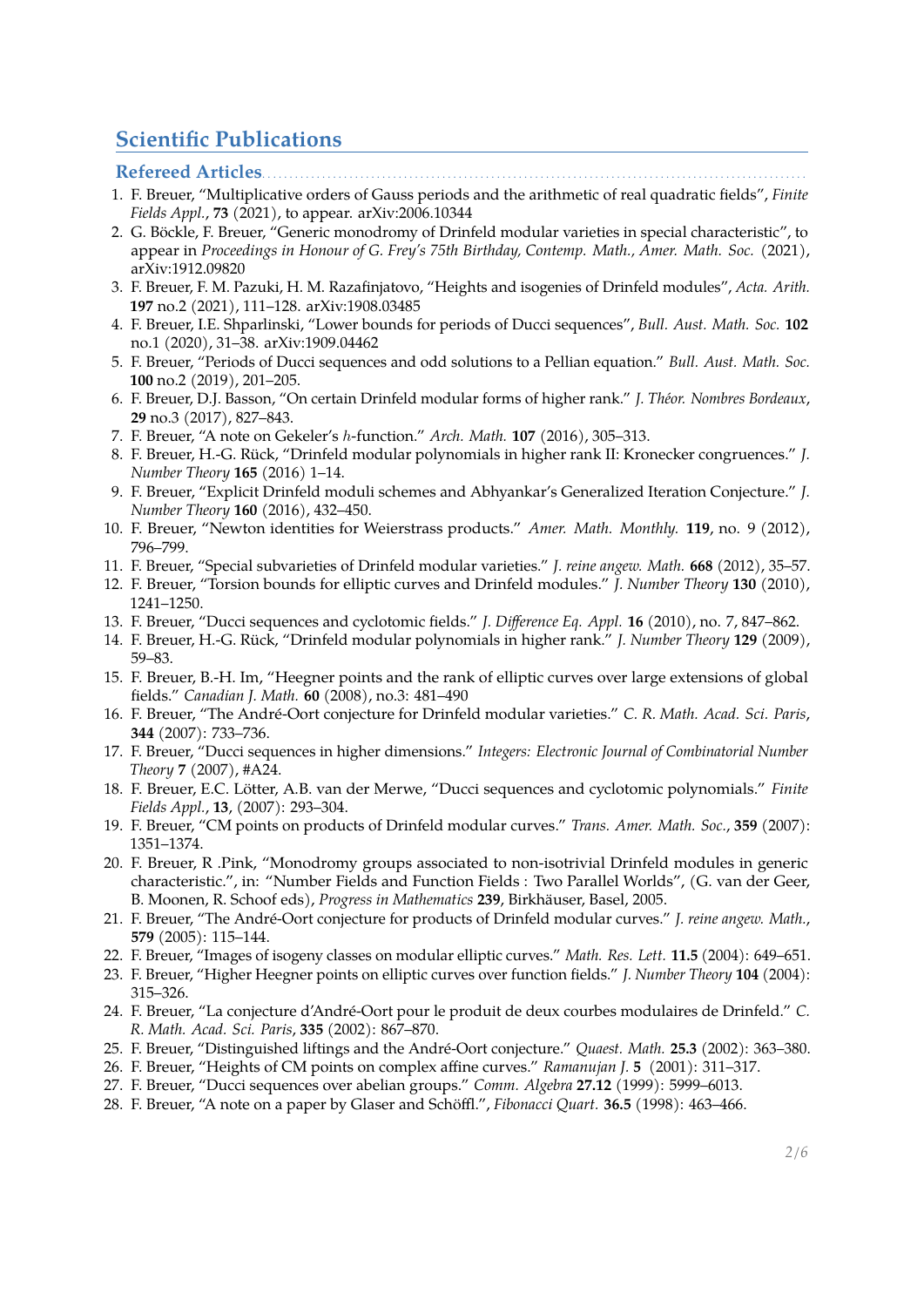- 29. F. Breuer, J.M. Robson, "Strategy and complexity of the game of squares.", *Bull. London Math. Soc.* **30** (1998): 274–282.
- 30. E. Poretti, L. Mantegazza, C. Koen, P. Martinez, F. Breuer, D. De Alwis, H. Haupt, "Line profile variations in the spectra of the gamma Dor star HR 2740", In: IAU Symposium **185** "New Eyes to See Inside the Sun and Stars", (F.-L. Deubner, J. Christensen-Dalsgaard, D. Kurtz, eds) Kyoto, Japan, 18-22 August, 1997, p. 387.
- 31. E. Poretti, C. Koen, P. Martinez, F. Breuer, D. de Alwis, H. Haupt, "Discovery and analysis of gamma doradus type pulsations in the F0 IV star HR 2740 QW pup", *Mon. Not. R. Astron. Soc.* **292** (1997): 621–630.

Preprints...

- 32. D.J. Basson, F. Breuer, R. Pink, "Drinfeld modular forms in arbitrary rank III: Examples", (2018) arXiv:1805.12339
- 33. D.J. Basson, F. Breuer, R. Pink, "Drinfeld modular forms in arbitrary rank II: Comparison with Algebraic Theory", (2018) arXiv:1805.12337
- 34. D.J. Basson, F. Breuer, R. Pink, "Drinfeld modular forms in arbitrary rank I: Analytic Theory", (2018) arXiv:1805.12335

### **Honours and Awards**

- { African Institute for Mathematical Sciences Associate Research Fellow, 2013 present.
- { Rector's Award for Performance, Stellenbosch University, 2011.
- { Rector's Award for Excellence in Research, Stellenbosch University, 2010.
- { Meiring Naudé Medal of the Royal Society of South Africa, 2007 ("For research achievement by a young scientist under the age of 35 years").

### **Invited Talks**

- 1. "Torsion bounds for CM Drinfeld modules", Special session talk, AMS-MAA Joint Meeting, Online, January 2021.
- 2. "Drinfeld modules, isogenies and modular polynomials", New Zealand Number Theory Day, Online, November 2021.
- 3. "The generic monodromy of Drinfeld modular varieties in special characteristic", Special session talk, AMS Fall Eastern Meeting, Online, October 2020.
- 4. "Heights and isogenies of Drinfeld modules", La 3<sup>ième</sup> petite journeé GANDA, Bordeaux, France, November 2019.
- 5. "Drinfeld modular forms in arbitrary rank", Arithmetic of Function Fields and Diophantine Geometry, Taipei, Taiwan, 20-24 May 2019.
- 6. "Heights and isogenies of Drinfeld modules", Special session talk, AMS Central & Western Joint Sessions Meeting, Honolulu, Hawaii, 22-24 March 2019.
- 7. "Drinfeld modular forms in higher rank", Arithmetic and Geometry of Local and Global Fields, Tuan Chau, Vietnam, June 2018.
- 8. "Mathematical Strucures in Art: The work of M C Escher", Stellenbosch Science Café, February 2018.
- 9. "Drinfeld modular forms in higher rank: Analytic theory", Arithmetic of Function Fields, Münster, Germany, June 2017.
- 10. "Analytic Drinfeld modular forms in higher rank", Workshop on Function Fields, Zeta Functions and Drinfeld Modular Forms, Imperial College, London, June 2015.
- 11. "Galois groups associated to Drinfeld modules", Global Fields Conference, Independent University of Moscow, September 2013.
- 12. "Drinfeld modular forms in higher rank", CEDAR workshop, University of Illinois, Chicago, May 2013.
- 13. "On Drinfeld modular polynomials", Penn State Göttingen Number Theory Conference, Göttingen, Germany, August 2012.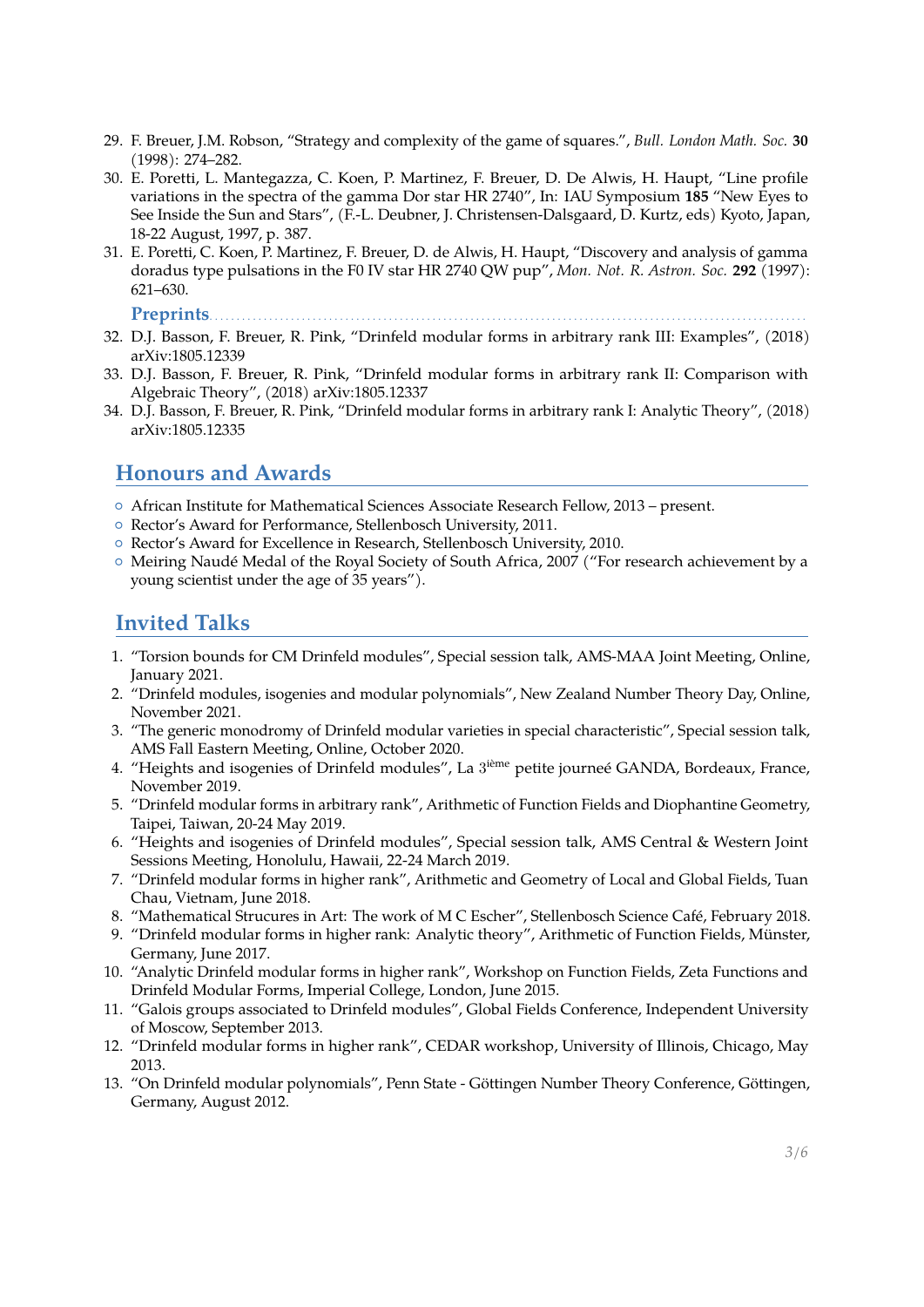- 14. "An invitation to the André-Oort Conjectures", Penn State Göttingen Number Theory Conference, Göttingen, Germany, August 2012.
- 15. "Galois representations and Drinfeld modular polynomials", XXII-nd Rencontres Arithmétiques de Caen, France, June 2011.
- 16. "Drinfeld modular forms in higer rank", Workshop on the Arithmetic of Function Fields, Imperial College, London, June 2011.
- 17. "Number fields and function fields: Two parallel worlds", Diversity in Mathematics Conference, African Institute of Mathematical Sciences, South Africa, July 2010.
- 18. "Drinfeld modular polynomials", Modular Forms and Function Field Arithmetic, a conference in honor of Jing Yu's 60th birthday, Taipei, Taiwan, May 2009.
- 19. "Ducci sequences in higher dimensions", special session on Algebraic Dynamics, Joint Meetings of the AMS and MAA, San Diego, California, USA, January 2008.
- 20. "Mathematics in the art of M.C. Escher", Stellenbosch Forum, Stellenbosch, South Africa, 2006.
- 21. "Special points in moduli spaces", Workshop on Cryptography and Related Mathematics, 21st Century CEO Security Program and Research and Development Initiative, Chuo University, Tokyo, Japan, 2003.

# **Workshops and Conferences Organized**

- 1. "Number Theory Down Under 2020", Online, 6–8 October 2020. (Organised with D. Badziahin, A. Ghitza, T. Trudgian and C. Wu)
- 2. "Number Theory Online Conference 2020", Online, 3–5 June 2020. (Organised with M. Coons, T. Morrill and A. Ostafe)
- 3. "CARMA Workshop on Computer-Aided Proof", Newcastle, 5–7 June 2019. (Organised with N. Thamwattana, G. Wheeler and G. Willis)
- 4. "Stellenbosch-AIMS Number Theory Conference", Stellenbosch, South Africa, 14–18 January 2019. (Organised with D.J. Basson, B.W. Green and F. Pazuki)
- 5. "AMSI-CARMA Workshop on Mathematical Thinking", Newcastle, Australia, 14–16 November 2018. (Organised with L. Brankovic, J.-A. Osborn, T. Trudgian)
- 6. "New Developments in the Theory of Modular Forms over Function Fields", CRM, Pisa, Italy, 5–9 November 2018. (Organised with A. El-Guindy, M. Papikian, F. Pellarin and R. Perkins)
- 7. "Stellenbosch Number Theory Day", Stellenbosch, South Africa, 22 January 2018. (Organised together with B.W. Green)
- 8. "AIMS-Stellenbosch Number Theory Conference", Stellenbosch, South Africa, 16–20 January 2017. Attended by 20 international visitors from France, Denmark, Israel, Japan, Madagascar, Qatar, Spain, Switzerland, Uganda, UK and the USA. (Organised together with B.W. Green and P. Rabarison)
- 9. "AIMS-Stellenbosch University Number Theory Conference", AIMS and Stellenbosch, South Africa, 19 - 23 January 2015. Attended by 16 international visitors from Brazil, France, Germany, Israel, Madagascar, UK and the USA. (Organised together with B.W. Green and P. Sarnak)
- 10. "Conference on Arithmetic Geometry", University of Stellenbosch, South Africa, 28 January 1 February 2013. Attended by 17 international visitors from France, Germany, Japan, Madagascar, the Netherlands, Switzerland, UK and the USA. (Organised together with B.W. Green)
- 11. "Stellenbosch Summer School in Number Theory", a summer school for advanced undergraduate and graduate students, University of Stellenbosch, 23-27 January 2012. (Organised together with L. Wessels)
- 12. "Conference on Arithmetic Geometry", University of Stellenbosch, South Africa, 24-28 January 2011. Attended by 14 international visitors from France, Germany, Italy, Japan, Madagascar, the Netherlands, Switzerland, Taiwan, UK and the USA. (Organised together with B.W. Green)
- 13. "Conference on Arithmetic Geometry and Applications", University of Stellenbosch, South Africa, 4-9 April 2009. Attended by 10 international visitors from Brazil, Denmark, France and Germany. (Organised together with B.W. Green)
- 14. "International Conference on Arithmetic Geometry and Applications", University of Stellenbosch,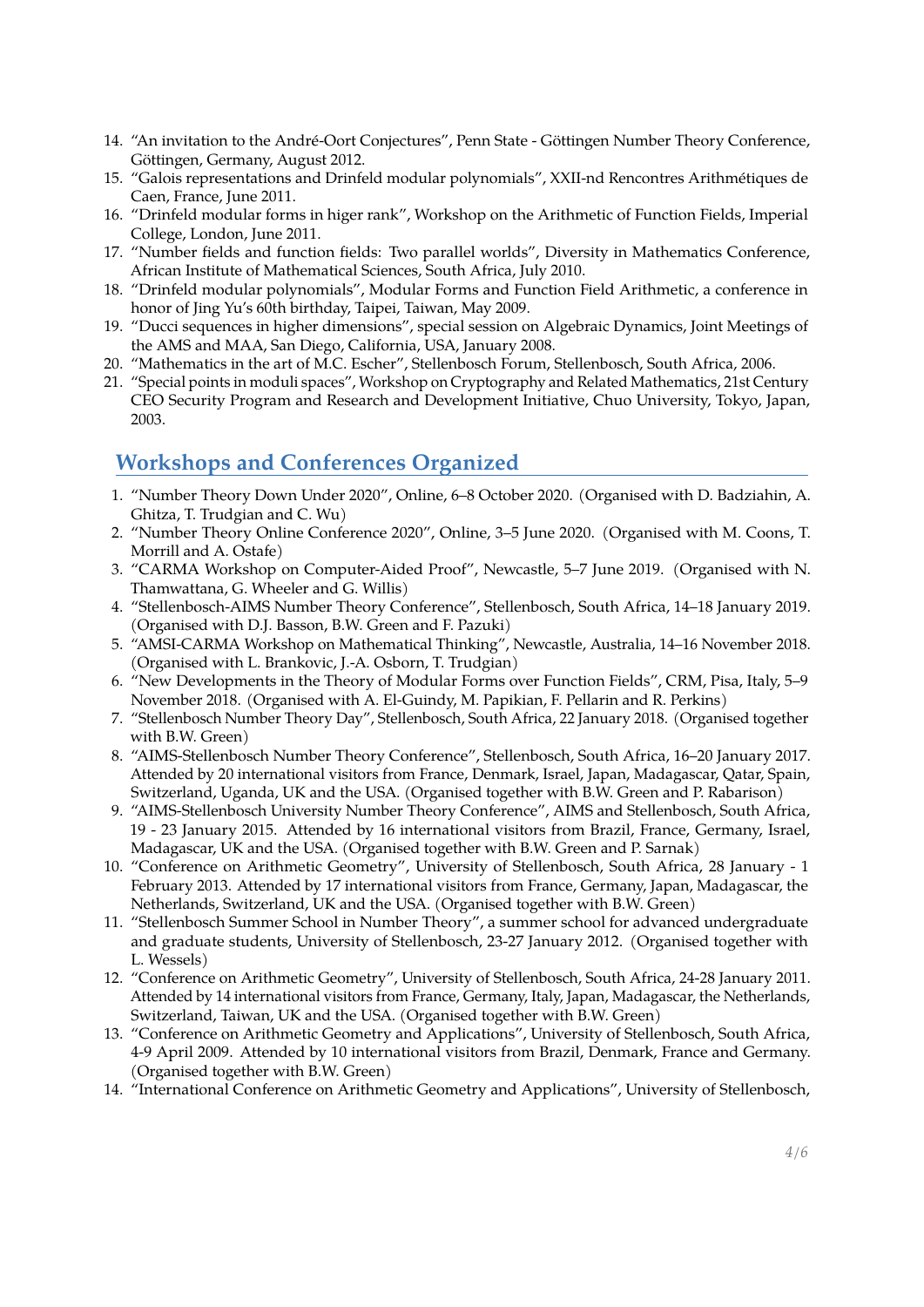South Africa, 29 Jan - 2 Feb 2007. Attended by 18 international visitors from France, Germany, Israel, Italy, Japan, Netherlands, UK and USA. (Organised together with B.W. Green)

- 15. November Workshop (in honour of Barry Green's 50th birthday), University of Stellenbosch, South Africa, 7-9 November 2005.
- 16. Workshop: "Arithmetic Geometry, Related Areas and Applications", University of Stellenbosch, South Africa, 1-4 February 2005. Attended by 13 international visitors from Australia, Brazil, France, Germany, Israel and Japan. (Organised together with B.W. Green)
- 17. "Number Theory Day", University of Stellenbosch, South Africa, 20 November 2003.
- 18. "An Invitation to The Clay Millenium Problems", University of Stellenbosch, South Africa, 24 September 2002.

### **Research Visits**

- { Universität Heidelberg (Alexander-von-Humboldt Renewed Research Stay), Germany, July December 2019.
- { University of Stellenbosch, South Africa, December 2018–January 2019.
- { Independent University of Moscow, Russia, September 2013.
- { Mathematisches Forschungsinstitut Oberwolfach, Germany, June 2010.
- { ETH-Zürich, Switzerland, October-November 2009.
- { Universität Kassel (Alexander-von-Humboldt Fellow), Germany, August 2009 January 2010.
- { Universiteit Leiden (ALGANT scholar), Netherlands, July 2009.
- { National Center for Theoretical Sciences, Hsinchu, Taiwan, May 2009.
- { Universität Kassel, Germany, September 2007.
- { ETH-Zürich, Switzerland, May-June 2004.
- { Invited participant, 4th Texel Island Conference: "The Analogy between number fields and function fields", Texel Island, The Netherlands, 25-29 April 2004.
- { Invited keynote participant, Workshop: "Special Points in Shimura Varieties", Universiteit Leiden, The Netherlands, 15-19 December 2003.
- { University of the South Pacific, Suva, Fiji, August 2003.
- { University of Stellenbosch, South Africa, August-September 2002; December 2002-January 2003.
- { Universität Kassel, Germany, December 2001.
- { Institut für Experimentelle Mathematik, Universität Essen, Germany, November-December 2001.
- { University of Stellenbosch, South Africa, August-September 2000.

#### **Graduate students**

| Postdocs                                       |                                             |
|------------------------------------------------|---------------------------------------------|
| o Luca Demangos (Stellenbosch)                 | O Dirk Basson (Stellenbosch)                |
| <b>Current PhD students.</b>                   |                                             |
| o James Evans (Newcastle)                      | o Ran Zhenlin (Newcastle)                   |
| o Eddie Chen (Newcastle)                       | o Heriniaina Razafinjatovo (Antananarivo)   |
| <b>Past PhD students.</b>                      |                                             |
| o Liam Baker (Stellenbosch), 2020              | o Andry Rabenantoandro (Stellenbosch), 2020 |
| o Dirk Basson (Stellenbosch), 2014             | o Archie Karumbidza (Stellenbosch), 2013    |
| o Jay van Zyl (Stellenbosch), 2011             |                                             |
| <b>Past Masters students</b>                   |                                             |
| o Faratiana Brice Razakarinoro (AIMS), 2017    | o Gekonga Chacha (AIMS), 2017               |
| o Waleed Khaled Hassaan (AIMS), 2016           | o Gerard Louw (Stellenbosch), 2016          |
| o Taboka Prince Chalebgwa (Stellenbosch), 2016 | o Edwin Phiri (AIMS), 2016                  |
|                                                |                                             |